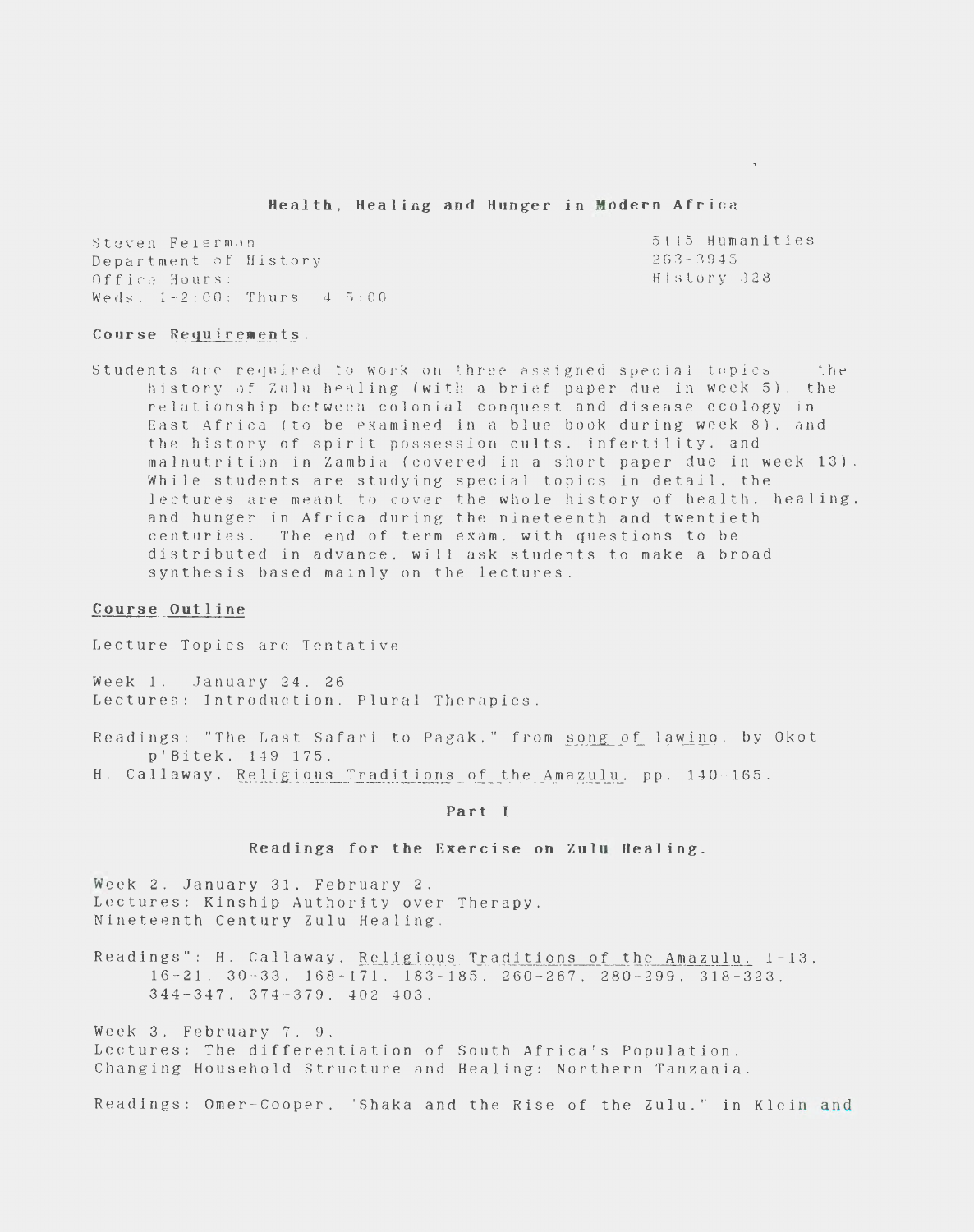Johnson Perspectives, pp. 126-137.

Fage. A History of Africa. 348-354.

Luli Callinicos. A People's History of South Africa vol. 1. 8-10.  $22 - 31$ 

Harriet Ngubane, Body and Mind in Zulu Medicine, 77-99.

Harriet Ngubane, "Aspects of Clinical Practice and Traditional Organization of Indigenous Healers in South Africa." Social Science & Medicine, 1981, 361-365.

Bengt Sundkler. Bantu Prophets in South Africa. 53-59. 106-117.

Week 4. February 14. 16. Lectures: Changing Household Structure and Healing: Northern Nguni. Pre-colonial Food Security.

Readings: Bengt Sundkler. Bantu Prophets in South Africa. 180-294. Martin West, Bishops and Prophets, 91-124.

Week 5. February 21, 23. Tuesday session. Film: The Long Search. Zulu Zion. Thursday, class cancelled for work on papers, due Friday February 24 at history office front desk by 1:30 PM

### Part II

# Readings for the Exercise on Conquest and Disease Ecology

Week 6. February 28, March 2. Lectures: Conquest: Maji Maji and the Women's War. Trypanosomiasis and Loss of Control over the Environment.

Readings: Iliffe. Tanganyika under German Rule. 9-29. Maji Maji Documents. Iliffe, A Modern History of Tanganyika, 123-125, 163-167. Helge Kjekshus, Ecology Control and Economic Development in East African History, 126-179.

Week 7. March 7. 9.

Lectures: Changing Networks of Food Security. Conquest and Health: the Regions of Africa.

Readings: Cruickshank et al. Epidemiology and Community Health in Warm Climate Countries, 295-301. Use a medical dictionary, available at most libraries under call number R 121, and then a sub-number. The medical dictionary in Memorial Library Reference (2nd floor) is R121 T47 1967. There is also a medical dictionary shelved with the foreign language dictionaries in the Graduate Reading Room, 420 Memorial Library. Use the John Ford maps for lecture reference.

Leroy Vail, "Ecology and History: the example of eastern Zambia."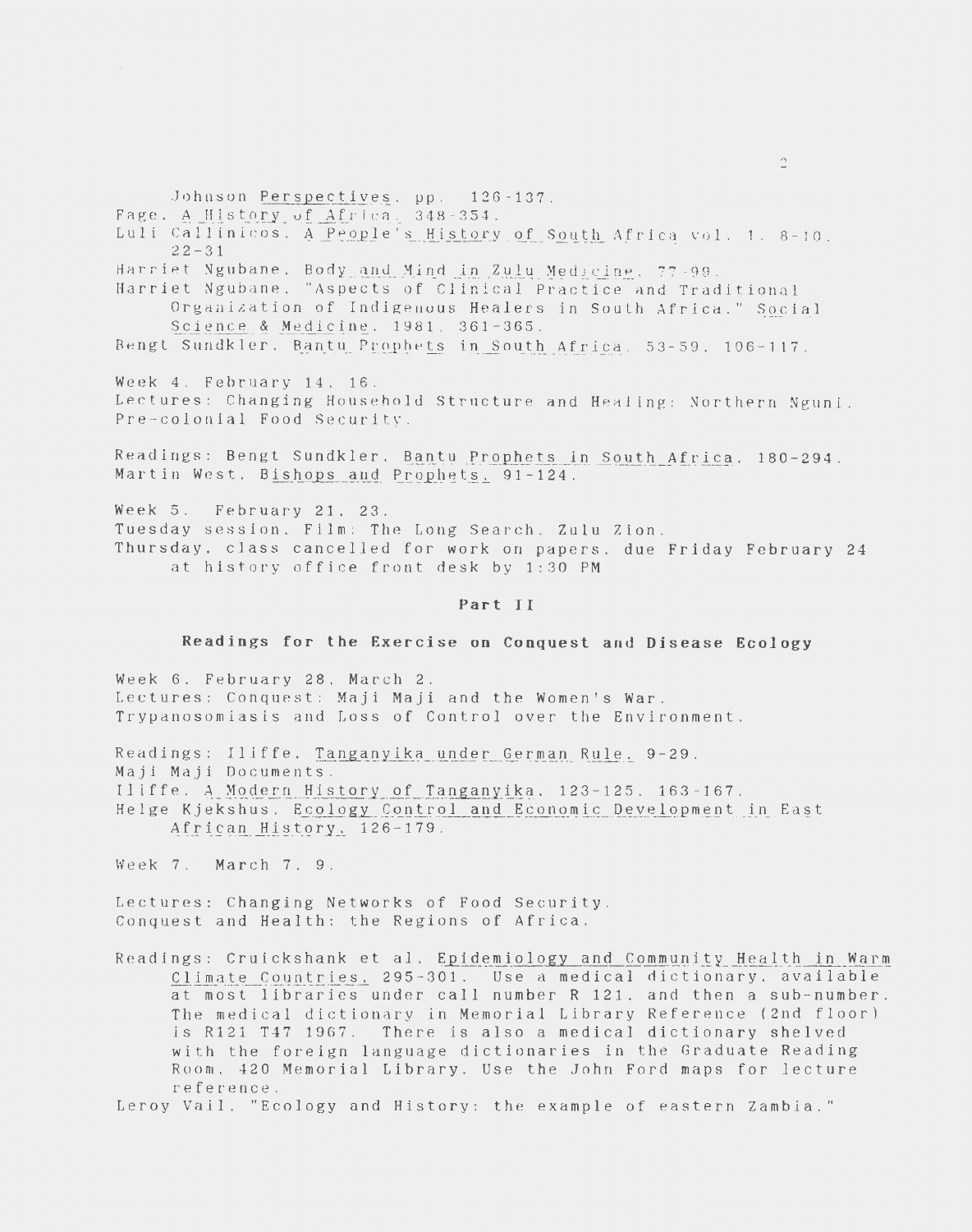Journal of Sourthern African Studies, 1977. 129-155.

Week 8. March 14. 16.

Lecture: The Rise of Population: Health Conditions. Thursday: Blue Book on Disease Ecology.

Week 9. March 28. 30 . Lectures: Malaria. Art and Health.

Hiram Dutta and Ashok Dutt. "Malarial Ecology: A Global Perspective." Social Science & Medicine 1978. 69-84.

# Part III

#### Readings for the Exercise on Women's Cults of Affliction

Week 10 . April 4. 6 . Lectures: Community Organization and Cults of Affliction -- Lemba. Ndembu and Luvale Cults in Historical Perspective .

Readings: Andrew Roberts, A History of Zambia 174-194. Victor Turner. The Forest of Symbols. 1-16 . Victor Turner. Schism and Continuity in an African Society. 288-317.

Week 11. April 11. 13. Lectures: Indirect Rule and Food Supplies. The Rise of Population -- Birth Spacing.

Readings: Victor Turner. "Chihamba the Whlte Spirit." pp. 37 - 45. 102-114. 119-145. 159-203. I.M. Lewis, Ecstatic Religion, 18-36.

Week 12. April 18. 20.

Lectures: Colonialism, Health Care. and Social Costs . Female Circumcision.

Readings: Anita Spring, "Epidemiology of Spirit Possession among the Luvale of Zambia," pp 165-190 in Women in Ritual and Symbolic Roles, edited by Judith Hoch-Smith and Anita Spring.

K.L. Standard, "Infections and Malnutrition -- Child Mortality." 38-49 in Cruickshank et al. Epidemiology and Community Health in Warm Climate Countries.

Week 13. April 25. 27.

Lectures: The Expansion of Health Care . Famine and Entitlements.

3